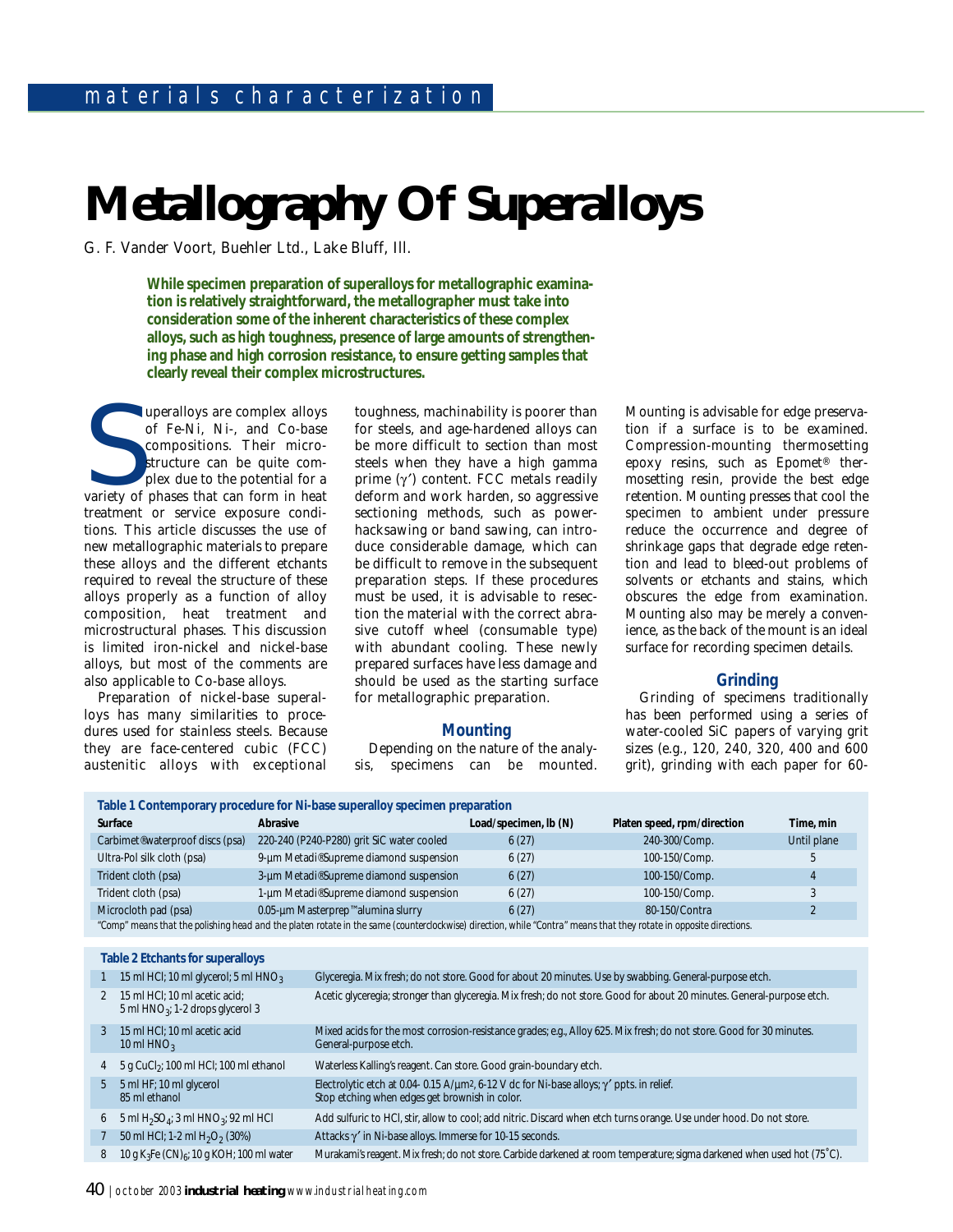120 seconds at 240-300 rpm on a rotating wheel. The specimen is held against the SiC paper by hand or using a fixture. If done manually, the specimen is rotated 45 to 90˚ between papers so the grinding direction is not constant. Semiautomatic and automatic grinding machines produce omnidirectional grinding patterns and yield superior flatness and edge preservation. Unless specimens are porous or contain cracks, a simple washing operation between steps is adequate. Otherwise, ultrasonic cleaning with a suitable solvent is required.

In contemporary methods, only one grinding step is needed using SiC paper or some other abrasive depending on laboratory throughput or personal preference. In this approach, the best quality metallographic cut-off wheels should be used for sectioning to minimize sectioning damage. Then, use the finest SiC grit size that removes the sectioning damage in a reasonable time. Usually, 180- or 240-grit SiC paper, or products with an equivalent abrasive particle size can be used.

#### **Polishing**

In the traditional preparation method, grinding is followed by two to four polishing steps, depending on the quality level needed. Polishing usually commences with either 6- or 3-µm diamond abrasive (paste, slurry, or aerosol) with the appropriate liquid extender/lubricant on a cloth pad. Historically, canvas, billiard, felt, nylon, and synthetic napless or low-nap cloths have been used. Modern processes use napless cloths, such as Ultra-Pol™, Ultra-Pad™, Texmet® 1000, or Trident™ cloths. The choice is often a matter of personal preference or a matter of cost. Wheel speeds are lower for polishing, generally 120- 150 rpm. Some operators follow the first step with a second diamond abrasive step (generally 1  $\mu$ m), or they use one or two steps with aqueous aluminum-oxide slurries. Cloths and wheel speeds are similar, and each step is 60- 120 seconds. Cleaning between polishing steps must be performed carefully.

The most common alumina abrasive sizes are  $0.3 \mu m$  (alpha alumina) and 0.05 µm (gamma alumina). Recently, acidic alumina slurries and basic colloidal silica slurries have been used for final polishing of superalloys, which are highly effective. Cleaning after use of these abrasives requires careful scrub-



*Fig 1 As-hot rolled grain structure of CustomAge 625 Plus, finish rolled at 1007°C; acetic glyceregia etch; magnification bar is 100 µm long*

bing with cotton soaked in a liquid detergent solution. Vibratory polishers are commonly used for final polishing of superalloys. Cloths for final polishing, such as Microcloth® or Chemomet® cloths, usually have a bit more nap than used for prior polishing steps.

Contemporary practices use flat, napless cloths and pads, except for the final step. But synthetic, napless polyurethane pads can be used even in the final step. These procedures rely on use of automated devices to improve specimen flatness and reproducibility of the procedure.

Table 1 shows an example of a contemporary procedure for Ni-base superalloys. The five-step method produces excellent surfaces to observe the true structure. It is required for examining solution-annealed grades, but a four-step procedure can be used with age-hardened grades (drop the 1-µm step). Use surfaces with a psa (pressure sensitive adhesive) backing with automated grinding and polishing devices to obtain the most effective cutting action and to avoid damaging the working surfaces. Charge cloths (especially when new) with diamond in paste form, add Metadi Fluid lubricant and start polishing. If a new cloth is charged with diamond in slurry form, the cutting rate will be low initial-



*Fig 2 Material in Fig. 1 after solution annealing at*

the cloth surface. Masterprep alumina, made using a sol-gel process, cuts far better than alumina abrasives made using a standard calcination process.

# **Etching**

Numerous etchants have been used to reveal the structure of superalloys. However, as for most metals, it is wise to examine the polished surface carefully before etching. Some minor second-phase particles can be easily observed in the aspolished condition using bright field illumination, and nonmetallic inclusions can be best observed in the as-polished condition. Most wrought superalloys are double vacuum-melted (VIM/VAR) and have extremely low sulfur and oxygen contents and, thus, very low inclusion content. The sulfur content in many alloys is well below 0.001 wt%, and no sulfides are observed. Cast superalloys are generally made by vacuum induction melting (VIM) and contain higher inclusion content (and more nitrides and carbides) than wrought alloys.

Several etchants commonly used to reveal the general structure of superalloys are listed in Table 2. Due to the excellent corrosion resistance of superalloys, most etchants work best by swab-



*Fig 3 Material in Fig. 1 after solution annealing at 1010°C; acetic glyceregia etch; magnification bar is 100 µm long* 



*Fig 4 Necklace-type duplex grain structure in asforged experimental 625-type alloy; acetic glyceregia etch; magnification bar is 100 µm long*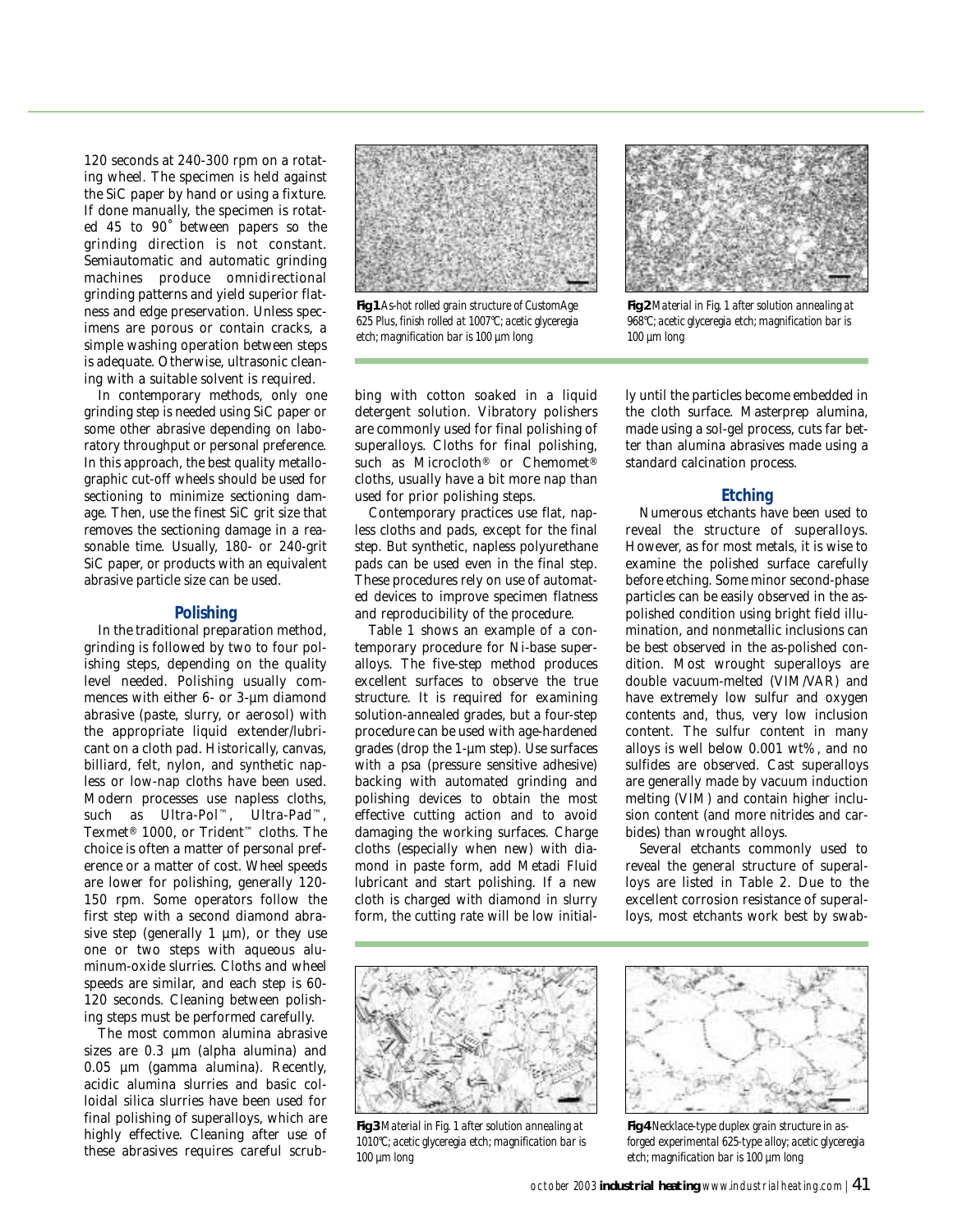# materials characterization



*Fig 5 Grain boundary carbide network in the center of a 305-mm diameter as-forged billet of Alloy 600; glyceregia etch; magnification bar is 50 µm long*



*Fig 6 Fine MC-type carbides in a 140-mm diameter bar of solution-annealed Alloy 625; unetched; magnification bar is 100 µm long*



*Fig 7 Grain structure of solution-annealed Alloy 625 bar (191 HV); acetic glyceregia etch; magnification bar is 100 µm long*

bing the specimen with cotton soaked in the etchant. Immersion etching often results in a more irregular etch response. Many of the etchants must be mixed fresh and used within a short time span. Glyceregia is the mildest of the first three etchants in Table 2, and etchant 2 or 3 can be used if etching occurs too slowly.

#### **Microstructure**

Fe-Ni and Ni-base superalloys have an austenitic (γ phase) matrix and do not exhibit allotropy. They are designed for use above  $~540^{\circ}$ C (1000°F), but often are used in low-temperature applications due to their exceptional toughness. Numerous second-phase particles can be observed; for example, a variety of carbides (MC,  $M_{23}C_6$ ,  $M_6C$  and  $M_7C_3$ types), nitride and strengthening precipitates,  $γ'$ or  $γ''$ . In general,  $γ'$  and  $γ''$  are too small to see with the light microscope unless the specimen is overaged substantially. Gamma prime (γ′) is found in nickel-base alloys strengthened by addition of Al and Ti. It is an ordered face-centered cubic precipitate of the form  $Ni<sub>3</sub>$ (Al,Ti). Gamma double prime  $(\gamma'')$  is found in nickel-base alloys strengthened by additions of Nb (Cb), such as Alloy 718. It is a body-centered tetragonal phase of the form Ni<sub>3</sub>Nb. Excessive

high-temperature exposure can produce other phases such as the hexagonal close-packed  $\eta$  phase (Ni<sub>3</sub>Ti) and the orthorhomic  $\delta$  phase (Ni<sub>3</sub>Nb). Laves phase (Fe<sub>2</sub>Nb, Fe<sub>2</sub>Ti or Fe<sub>2</sub>Mo) may be encountered in some alloys, particularly in the as-cast and as-rolled conditions.

Because these alloys are not allotropic, control of grain size is more difficult than for heat treatable steels. The hotworking temperatures must be carefully controlled to yield a fine-grained structure. As an example, Fig. 1 shows the asrolled microstructure of Custom Age 625 Plus [1] finish rolled at 1007˚C (1845˚F), which yielded a very fine grain structure. Solution annealing of this material at 968˚C (1775˚F) resulted in only a small degree of recrystallization and grain growth (Fig. 2). Solution annealing at 1010˚C (1850˚F) produces a fully recrystallized structure with some grain growth (Fig. 3).

However, control of grain size in hot working is difficult, and nonstandard structures do occur. For example, Fig. 4 shows a partially recrystallized duplex grain structure in an as-forged specimen of a 625-type alloy composition. This condition is referred to as a "necklace" type duplex condition, where large nonrecrystallized grains are surrounded by fine recrystallized grains. This is one of several types of duplex grain size conditions that are encountered in superalloys. Large as-forged specimens can also exhibit rather complete (or less complete) grain boundary carbide networks as illustrated in Fig. 5. This structure is from the center of a 305-mm (12-inch) diameter as-forged bar of Alloy 600.

Solution annealing dissolves these grain boundary carbide films, which usually consist of carbide types  $(M_{23}C_6$  carbide, for example) that are more easily dissolved. However, other carbide types (MC-type carbides, for example) resist solutioning up to the melting point. Figure 6 shows the fine MC precipitates in a 140-mm (5.5-inch) diameter bar of Alloy 625 after solution annealing at 982˚C (1800˚F). The grain structure of this specimen is shown in Fig. 7.

High temperature exposure can result in precipitation of undesirable phases. Figure 8a shows precipitation of η phase (Ni3Ti) in Pyromet 31, an Fe-Ni-base superalloy, after exposure at 816˚C (1500˚F) for 1,500 hours. Figure 8b shows η phase in another Pyromet 31 specimen solution annealed at 954ºC (1750ºF). It is much finer but has not been completely put into solution at this temperature.



*Fig 8 Precipitation of intergranular* η *phase in Pyromet 31 after 1,500 hours at 816°C (a); glyceregia; magnification bar is 25 µm long (Note the grain boundary carbides);* η *phase in a Pyromet 31 specimen solution annealed at 954ºC (b); glyceregia etch; magnification bar is 10 µm long*



*Fig 9 Partially recrystallized Waspaloy grain structure; 1010˚C solution anneal and double aged; modified Beraha's tint etch; mag. bar is 100 µm long*